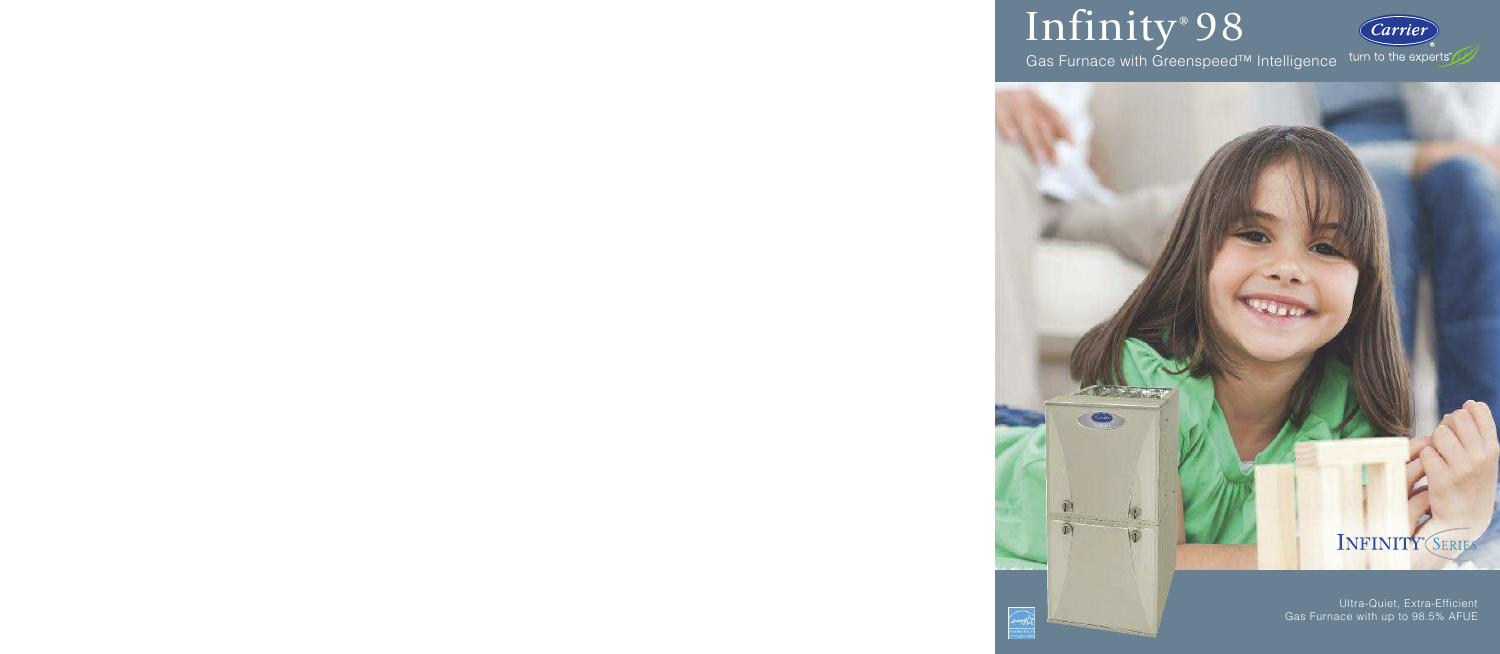# Innovation and the Environment

Over 100 years ago, a humble but determined engineer solved one of mankind's most elusive challenges by controlling the indoor environment. A



leading engineer of his day, Dr. Willis Carrier would file more than 80 patents over the course of his

comfort career. His genius would enable incredible advancements in health care, manufacturing processes, food preservation, art and historical conservation, indoor comfort and much more.

Carrier's foresight changed the world forever and paved the way for over a century of once-impossible innovations. Yet in addition to being an accomplished inventor, he was also an avid outdoorsman. Carrier recognized the power and beauty of the natural environment. This appreciation of our world and its resources continues to guide Carrier Corporation today. We will never rest on our accomplishments, but instead consistently look for ways to improve our products, our environment and our world.

The Infinity® 98 modulating gas furnace with Greenspeed™ intelligence delivers on this promise with superior efficiency, enhanced performance, and the unsurpassed ability to make your home more comfortable.



# Leaders in Technology





details or visit www.energystar.gov.

As an ENERGY STAR® partner, Carrier Corporation has determined that the Infinity 98 gas furnace meets ENERGY STAR guidelines for energy efficiency. Proper sizing and installation of equipment is critical to achieve optimal performance. Ask your dealer for

INTELLIGENCE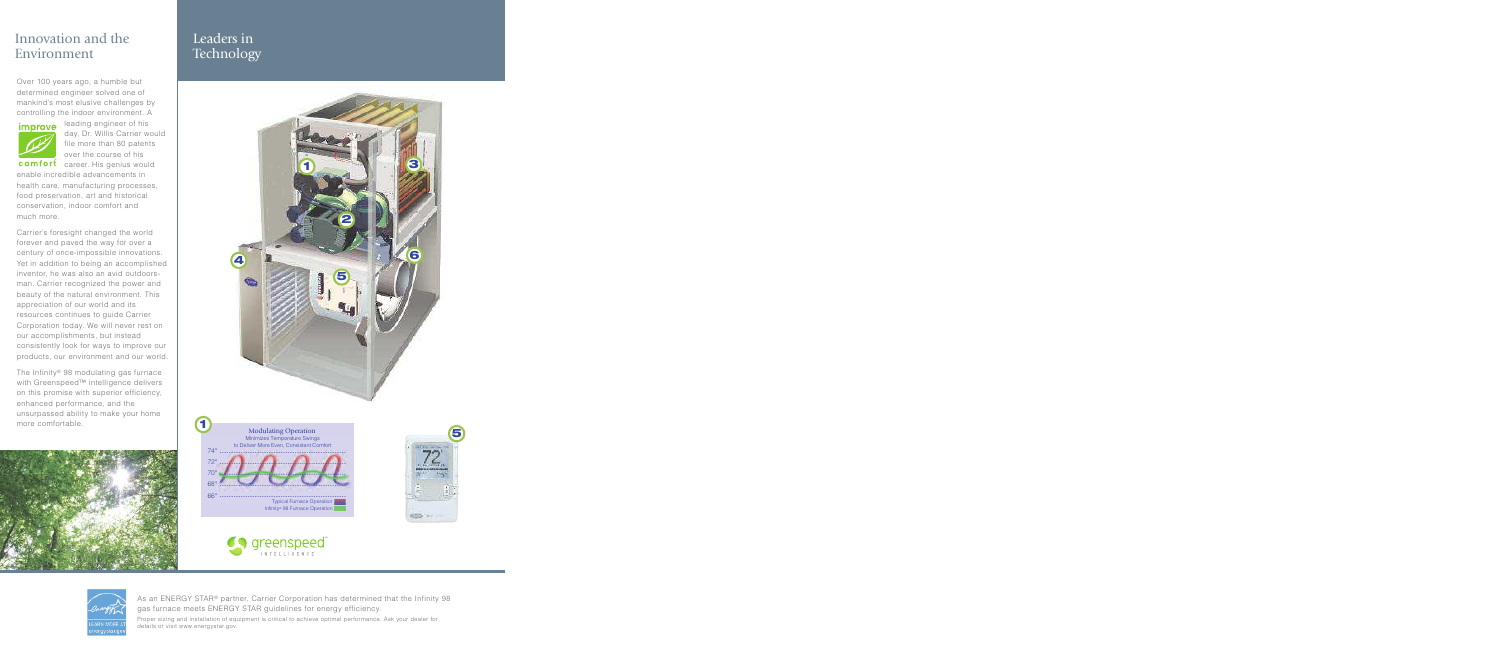

#### Precision-Matched Heating Capacity

Our modulating gas valve helps the Infinity 98 efficiently deliver the ideal heating capacity for current conditions when the Infinity control is included with your system. By continuously adjusting heating output up and down through multiple stages in 1% increments, this furnace precisely matches your comfort needs. Most other furnaces can provide only one or two stages of heating and must start a new heating cycle to reduce heating capacity as conditions change.



3

#### Customized Comfort and Energy Savings

The variable-speed inducer motor precisely controls air intake within the combustion system to ensure increased gas efficiency for comfortable heating performance.

#### Maximum Heating from Gas Consumed

Heat exchangers are vital to your comfort and the efficiency of your furnace because they extract heat from the gas used. The Infinity 98 uses two heat exchangers to optimize efficiency. Our primary heat exchanger does most of the work. Then, our secondary heat exchanger pulls additional heating energy from operation to maximize efficiency and provide soothing comfort.

#### **Enhanced Indoor Air Quality**

The optional air cleaner cabinet allows for the easy addition of a Carrier® high-efficiency air filter for improved indoor air.



6

#### Intelligent Comfort Control

By combining the Infinity control with the Infinity control board in the furnace itself, Carrier puts maximum control at your fingertips. This system monitors critical system functions and adjusts operation to optimize functionality and reliability. Additional comfort-enhancing functions include ComfortFan™ technology which allows you to select furnace fan speeds from the Infinity control and SmartEvap™ technology for added moisture control.

#### Ultra-Quiet Operation

The Carrier Infinity 98 gas furnace is the quietest gas furnace you can buy. † It starts with our variable-speed blower which distributes heated air at the lowest possible setting for the majority of the heating season. You benefit with sound reduction in addition to consistent indoor comfort. Add our variable-speed inducer motor, insulated cabinet and Greenspeed™ intelligence, and you will enjoy the comfort of ultraquiet operation.



- † Based on sound level testing of the Carrier 59MN7A060V17-14 and leading competitive gas furnaces during steady-state, high-fire and low-fire operation. For more information regarding the testing results and procedure, visit http://www.cacfurnaces.com.
- Other sound levels, mentioned for comparison, as published at http://www.nidcd.nih.gov/health/education/teachers/common\_sounds.asp





#### Limited Warranty

To the original owner, the Carrier Infinity 98 gas furnace is covered by a 10-year parts and lifetime heat exchanger limited warranty upon timely registration. The limited warranty period is five years for parts and twenty years for the heat exchanger if not registered within 90 days of installation. Jurisdictions where warranty benefits cannot be conditioned on registration will receive the registered limited warranty periods. See warranty certificate at carrier.com for complete details and restrictions. Be sure to ask your Carrier dealer about optional labor warranties.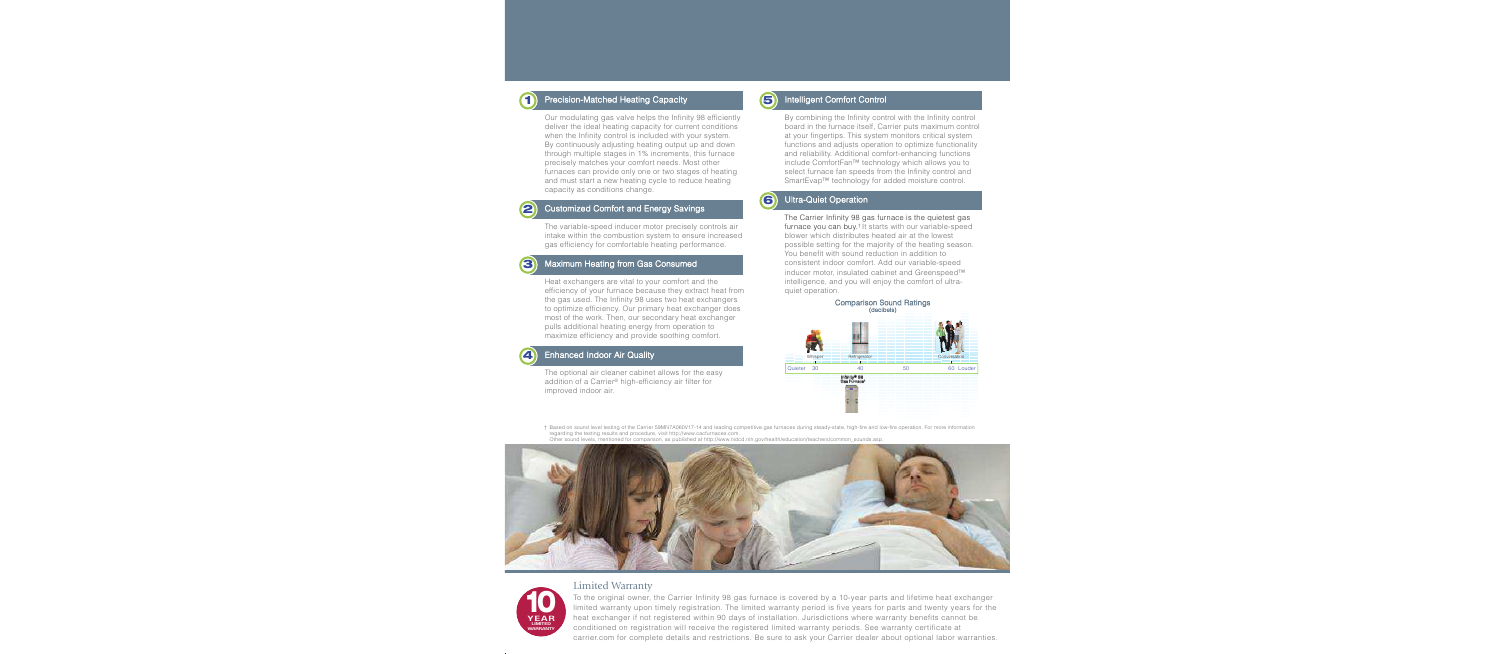# It's About **Your Comfort**

The Carrier<sup>®</sup> Infinity<sup>®</sup> 98 gas furnace represents years of design, development and testing with one goal in mind - making you more comfortable. We have taken the lead in creating new technologies that deliver the comfort and efficiency you deserve while staying ahead of industry trends and global initiatives.

Greenspeed™ intelligence is our unmatched technology that takes into account your

complete comfort, from degrees to dollars to decibels. It

marries adaptable-speed technology with Infinity intelligence

to provide up to 98.5% heating

All year long, humidity affects the temperature at which you feel most comfortable. That's why Carrier Ideal Humidity System<sup>®</sup> technology plays such an important role in your comfort. When you add the Infinity control, Carrier humidifier and a matching Carrier air conditioner or heat pump to the

The Carrier HYBRID HEAT<sup>®</sup> dual fuel system delivers peace of mind to

homeowners concerned about the unpredictable nature of utility costs. This system pairs the Infinity 98 gas furnace with an electric heat pump and Infinity control to provide comfort, economy efficiency, tight temperature control and quiet operation. It delivers precise comfort,

> constantly matching to the heating demands of the home. This

translates into reduced energy use and reduced temperature swings throughout the home.

Infinity 98 gas furnace, Ideal Humidity System technology gives you enhanced control over humidity levels for greater comfort even when your system isn't calling for heating or cooling.\* You'll

feel cooler at higher temperatures in the summer and warmer at lower temperatures in the winter.

and flexibility. Your Carrier HYBRID HEAT dual fuel system will

Thinks. Heats. Saves. HYBRID**HEAT** 

automatically switch between electric and gas heating as needed to keep your home comfortable all winter long

while optimizing the efficiencies of each fuel source.

# Uncompromising **Quality**

You don't lead an industry for more than 100 years by accident. Carrier has maintained its position and reputation through diligent. uncompromising quality control at every stage of a product's life - from concept to completion. Once our product is installed at your home, you can be confident that durable construction and built-in reliability features ensure your comfort for years to come.

- Built-in reliability: Intelligent electronics continuously monitor system operation to ensure proper operation. Our Power Heat™ hot surface ignition is one of the most robust and reliable. And. routine maintenance reminders from the Infinity control help you keep the system operating at its best.
- Durability: The Infinity 98 gas furnace is built to last with 20-gauge steel doors and cabinet.



\*Ideal Humidity System technology continually monitors indoor humidity, indoor temperature and outdoor<br>temperature, and has the ability to turn on your comfort system just for dehumidification in the cooling season.



Carrier gives you ultimate command of comfort, performance and energy savings when you include an Infinity control, Infinity heat pump or air conditioner and Carrier humidifier to create an Infinity system. This system provides unprecedented control of not only temperature, but also humidity, dehumidification, fan speed, weekly comfort schedules and more. This smart system can even monitor operation and maintenance items and provide service reminders such as when it's time to change the filter.

IdealHumidity

areenspeec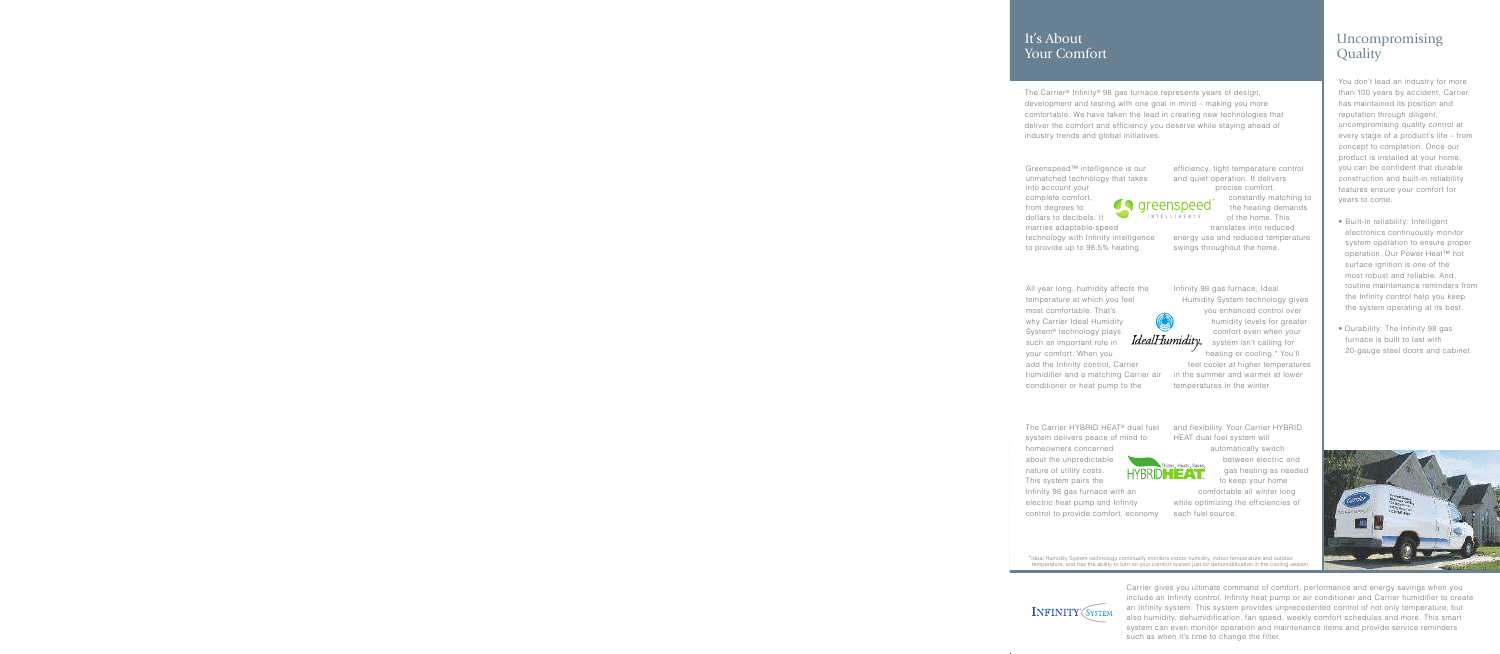# **What Efficiency** Means to You

Furnaces use gas to provide warm, comfortable heat for your home. You can compare efficiencies of different furnace models by checking the AFUE (Annual Fuel Utilization Efficiency) ratings, available through your Carrier dealer or manufacturer web sites. The published ratings provide a standardized method for comparing how much heating performance you get for the gas you use.

Using these ratings is a lot like miles per gallon for your car – the higher the number, the more efficient the product and the greater potential for savings. Actual furnace performance will vary based on the age and condition of your home, personal comfort preferences, weather patterns in your area and much more.

So when you are comparing furnaces, be sure to look at AFUE ratings before you make your decision.



# Ultra High-Efficiency Furnace Designed with Your Comfort in Mind



**Greater Operational Efficiency** 



The Carrier® Infinity® 98 is the most efficient gas furnace that you can buy.\* This gas furnace offers plenty of potential for annual savings with outstanding gas efficiency. Compared to today's minimum efficiency models, the Infinity 98 can deliver estimated savings of about \$343 annually on your gas costs.<sup>†</sup> If you are replacing an older furnace, you can save even more. Variable-speed blower and inducer motors contribute electrical savings as well to complete the utility savings story.

\* The 59MN7A060V21--20 is the most efficient furnace at 98.5% AFUE

- <sup>†</sup> Based upon a residence in St. Louis, MO requiring a 50,000 BTUH heating load.
- Op cost version 3.0.4107.22653.



The Infinity 98 gas furnace with Greenspeed™ intelligence delivers superior efficiency, converting up to 98.5 cents of every dollar spent on gas into heated air for your home. Standard furnaces can waste up to 20 cents or more per dollar.